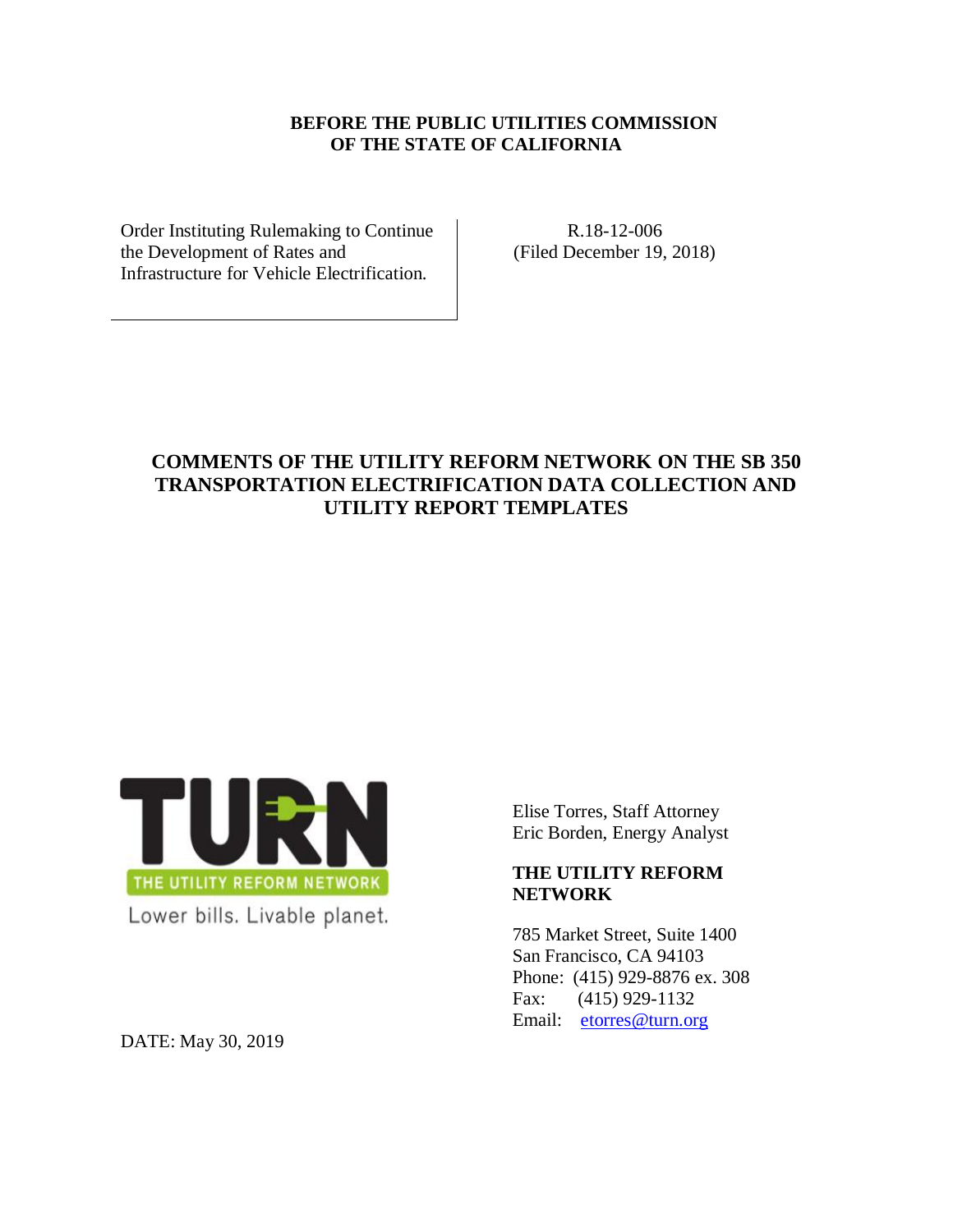## **COMMENTS OF THE UTILITY REFORM NETWORK ON THE SB 350 TRANSPORTATION ELECTRIFICATION DATA COLLECTION AND UTILITY REPORT TEMPLATES**

### **I. INTRODUCTION**

The Utility Reform Network ("TURN") appreciates the opportunity to provide comments on data collection and reporting templates for utility electric vehicle (EV) programs. Fundamentally, continual learning and program adjustment will be critical to optimize EV infrastructure programs. This will only be accomplished through analysis of data coming from these relatively new programs.

### **II. Data Collection Template**

The primary environmental and financial benefits to ratepayers of utility EV programs are incremental EV adoption and incremental EV miles traveled (eVMT) through decreases in local and global emissions and increases in load that can be attributed to the existence of the utility program. EV infrastructure programs are a relatively new activity for the utilities and have not been conducted on the scale embarked upon in recent years. Accordingly, there is a dearth of literature and information in terms of both how to measure incremental EV adoption and eVMT, and what effect utility programs have on these key measures. While Energy Division's data collection template includes these metrics, it does not instruct the utilities how they should be measured. This stands in contrast to other important data requested in the template like utilization, costs, and ports installed, which are objective metrics that are relatively easily measured.

TURN thus recommends that Energy Division or the utilities contract with an outside research entity to use surveys and any other techniques necessary to measure incremental EV adoption and EV miles traveled at various program sites. Part of this effort would likely involve establishing a control group or area for purposes of comparison to provide initial measurement and standardized approaches to measurement of these outcomes. While the challenge is more acute for the light-duty EV sector, it would be helpful to have a more nuanced understanding of incrementality for medium-heavy duty programs as well, as it may not be appropriate in all circumstances to attribute purchased vehicles to a utility program.

1